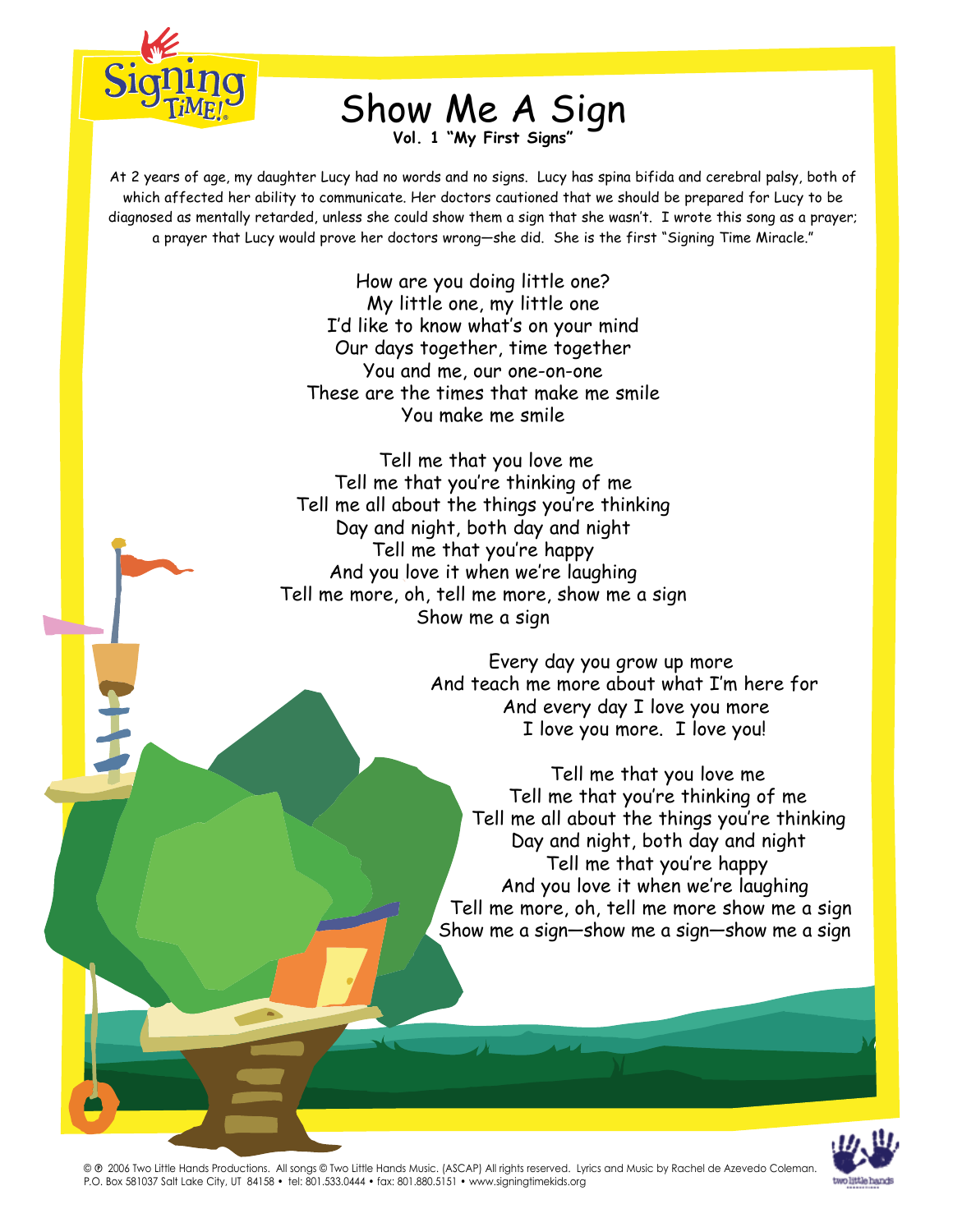

#### Caterpillar Dreams **Vol. 8 "The Great Outdoors"**

I'm a little caterpillar tiny and green Crawlin' around head full of dreams Inch by inch takes all day I'm dreamin' of wings and flyin' away

Just a little caterpillar down on the ground I climb a tree hang upside down I don't know why I build a cocoon Not sure why I do what I do

But if I were a butterfly I could leave the ground behind Would things look different way up high? I wish I were a butterfly

I'm just a little caterpillar fast asleep Eyes closed tight lost in a dream In my dream I break free Stretch out my legs and check out my wings

I feel just like a butterfly Watch me leave the ground behind Things look different way up high I feel just like a butterfly

> Look at me I'm flying! I'm really flying! Somebody pinch me!

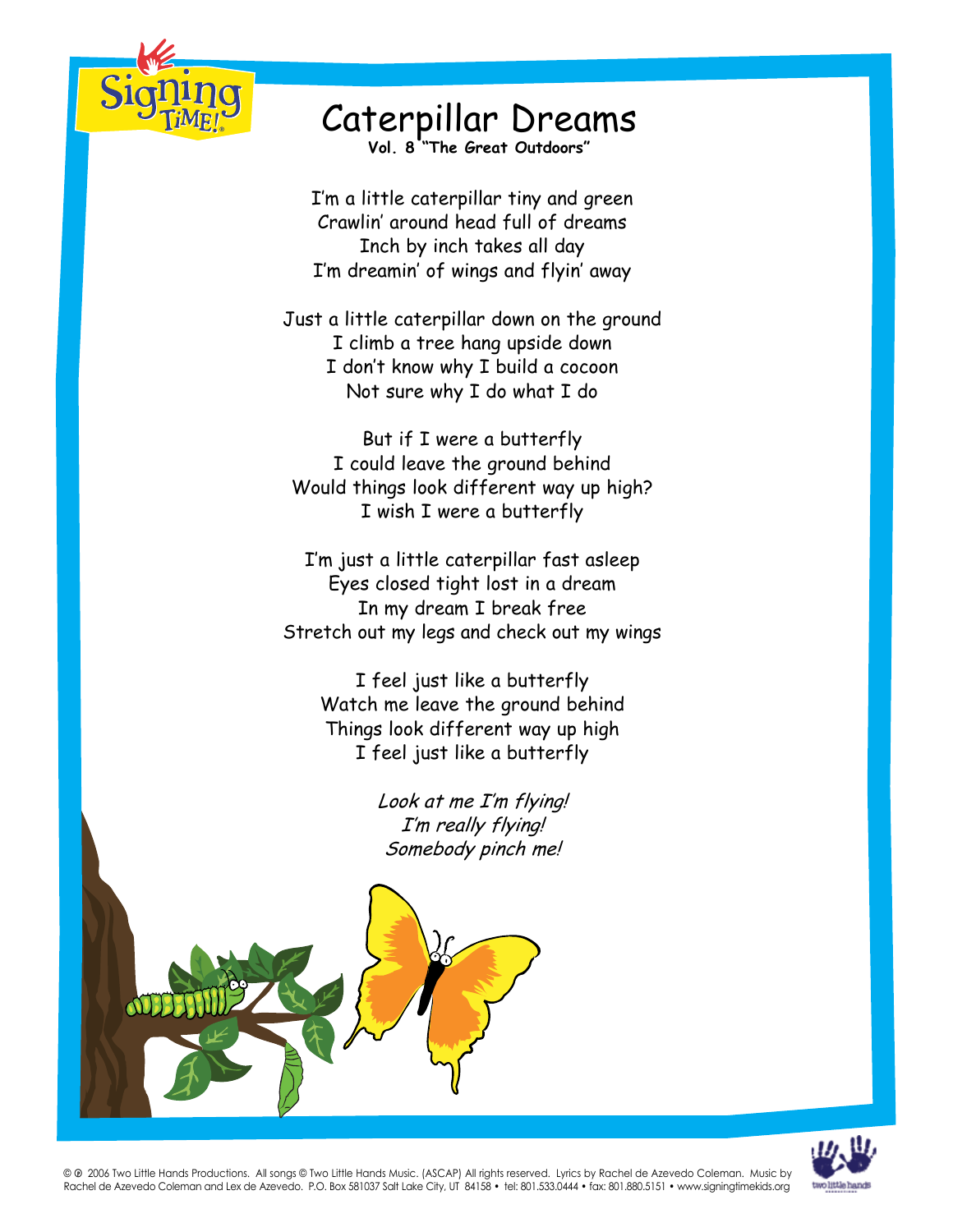

We've Got Love

**Vol. 4 "Family, Feelings & Fun"**

 Take a look around And count up all you've got Sometimes it seems a lot And sometimes it's not enough

Do you love what you see Are you living your dreams Sometimes it seems a lot And sometimes it's not enough

If you have what you need forget what you want We don't have it all But I know we've got

We've got la la la la love We've got la la la la love We've got la la la la La la la la la La la la la la love

Feel proud of how you give Versus how you live Sometimes it seems a lot And sometimes it's not enough If you have what you need forget what you want We don't have it all But I know we've got

We've got la la la la love We've got la la la la love We've got la la la la La la la la la La la la la la love

Got the sun on my skin And the wind on my face Feel the rain on my fingertips

And the sky is true blue And the sunset's for me If I just lift my eyes up to see it

> We've got la la la la love We've got la la la la love We've got la la la la La la la la la La la la la la love

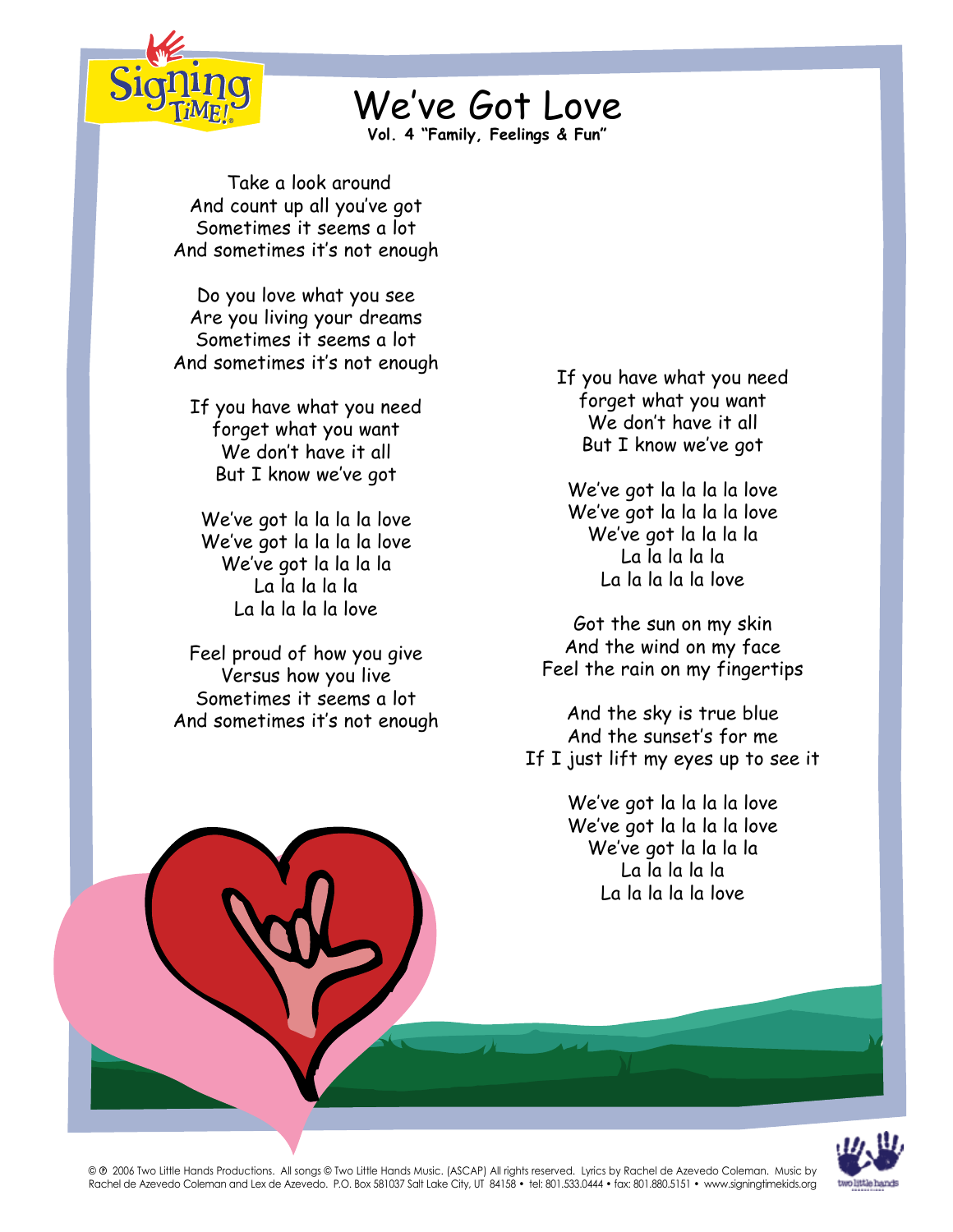

### A Hard Day

**Baby Signing Time Vol. 1**

My teddy had a hard day It's starting now to show He tore a seam Bumped his nose And even lost his bow

Teddy, don't you worry I have the thing that works I'll put my arms around you And kiss it where it hurts

Mommy had a hard day I spilled milk on her floors I made a mess with all my toys Then I slammed every door

Mommy don't you worry I have the thing that works I'll put my arms around you And kiss it where it hurts

Kisses are good medicine Like laughter, tears and hugs Kisses make it better …The medicine of love

Baby had a hard day Slipped on milky floors Hurt my feet on messy toys Slammed fingers in the door

Baby don't you worry I have the thing that works I'll put my arms around you And kiss it where it hurts

Kisses are good medicine Like laughter, tears and hugs Kisses make it better …The medicine of love

Baby don't you worry I have the thing that works I'll put my arms around you And kiss it where it hurts

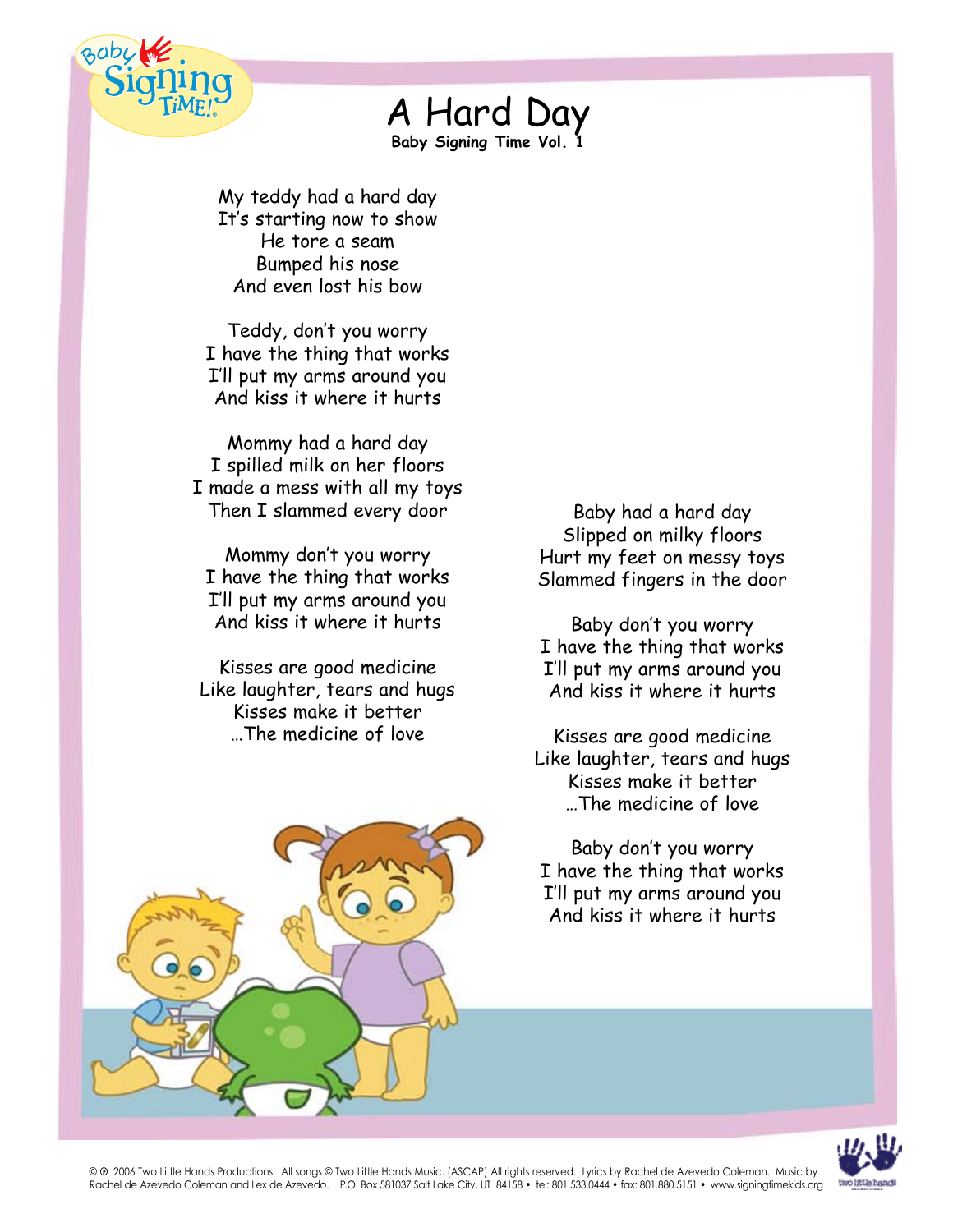

#### Nobody Would Know

Living day to day, what do people see? Nobody would know just by looking at me Smiling on the outside, it's the tears they can not see How would someone know just by looking at me? The sadness faced by happiness and knowing what is right But nobody's around to hear me crying late at night

> Nobody would know Nobody would know Nobody would know Nobody would know

Look into my heart, if you could see my soul You would feel the pain that I have felt and know the loss I know My cover on the outside is starting to wear thin I've run into a new dead end, now where do I begin A chance to start all over what more could someone ask But pain and heartbreak shadows surround me from my past

> Nobody would know Nobody would know Nobody would know Nobody would know

My heart is missing something, I'm crying out in pain Is there something that I lost or did I give it away And those that knew me well, well they still don't realize They say there's something missing when they look in my eyes Did something wash away with all the tears that I have cried Is that why I feel as if a part of me has died

> Nobody would know Nobody would know Nobody would know Nobody would know

I've past my hardest test, I've felt my deepest pain But the energy you use to win you never quite regain The energy I've used to win I never will regain

> Nobody would know Nobody would know Nobody would know Nobody would know

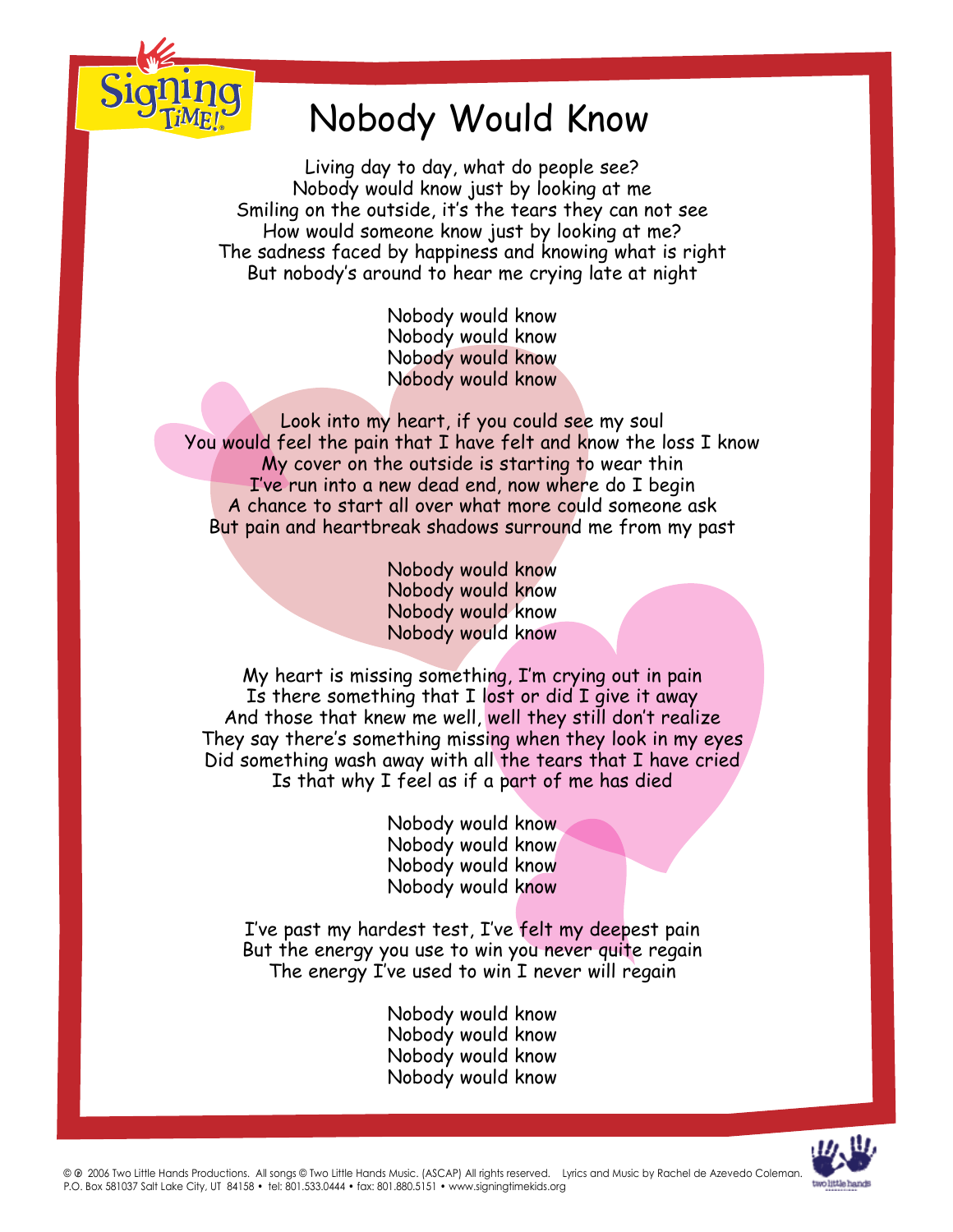

# Tiny Hands

 **dedicated to Leah Coleman**

Tiny hands, fists closed tight Tiny dreams held inside Tiny hands, how they've grown Like the babe I used to know

Tiny mouth, button nose Eyes closed tight, breathing slow Tiny face how it's grown Like the babe I used to know

For me it feels like yesterday, just yesterday to me I looked into your tiny face, your tiny face held me Of course I know all children grow All children grow, of course I know I didn't know how fast you'd grow

> Tiny feet, awkward now Pirouette, take a bow Tiny toes, how they've grown Like the babe I used to know

> > For me it feels like yesterday, just yesterday to me I looked into your tiny face, your tiny face held me Of course I know all children grow All children grow, of course I know….. But I didn't know how fast you'd grow

> > > Tiny child, fall asleep Close your eyes, find your dreams Tiny child how you've grown You're still the babe I used to know

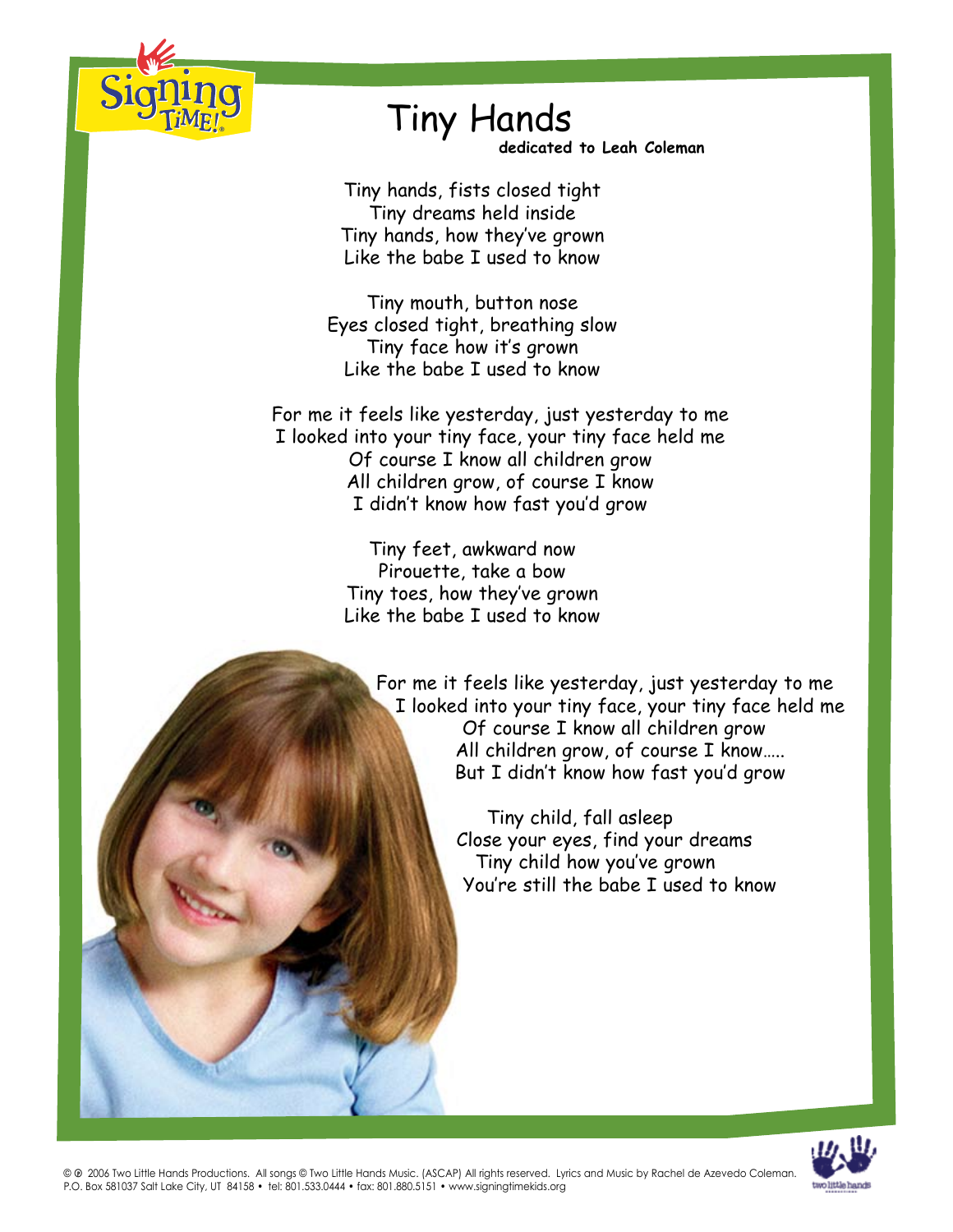

### It's Baby Signing Time

**Baby Signing Time Vol. 1**

Hello little baby so new and so sweet Beautiful baby show me what you think Both of us have something to say We will discover each other each day

> I love our signing time This is a special time Tell me what's on your mind Sign, sign, sign, baby sign It's Baby Signing Time

You, your spirit, your talents, your dreams We're going to share some incredible things You'll stand, you'll fall down, you'll get up and then I'm going to help you to try, try again

> I love our signing time This is a special time Tell me what's on your mind Sign, sign, sign, baby sign It's Baby Signing Time

I cherish you And love you too You chose me and I chose you

> I love our signing time This is a special time Tell me what's on your mind Sign, sign, sign, baby sign It's Baby Signing Time

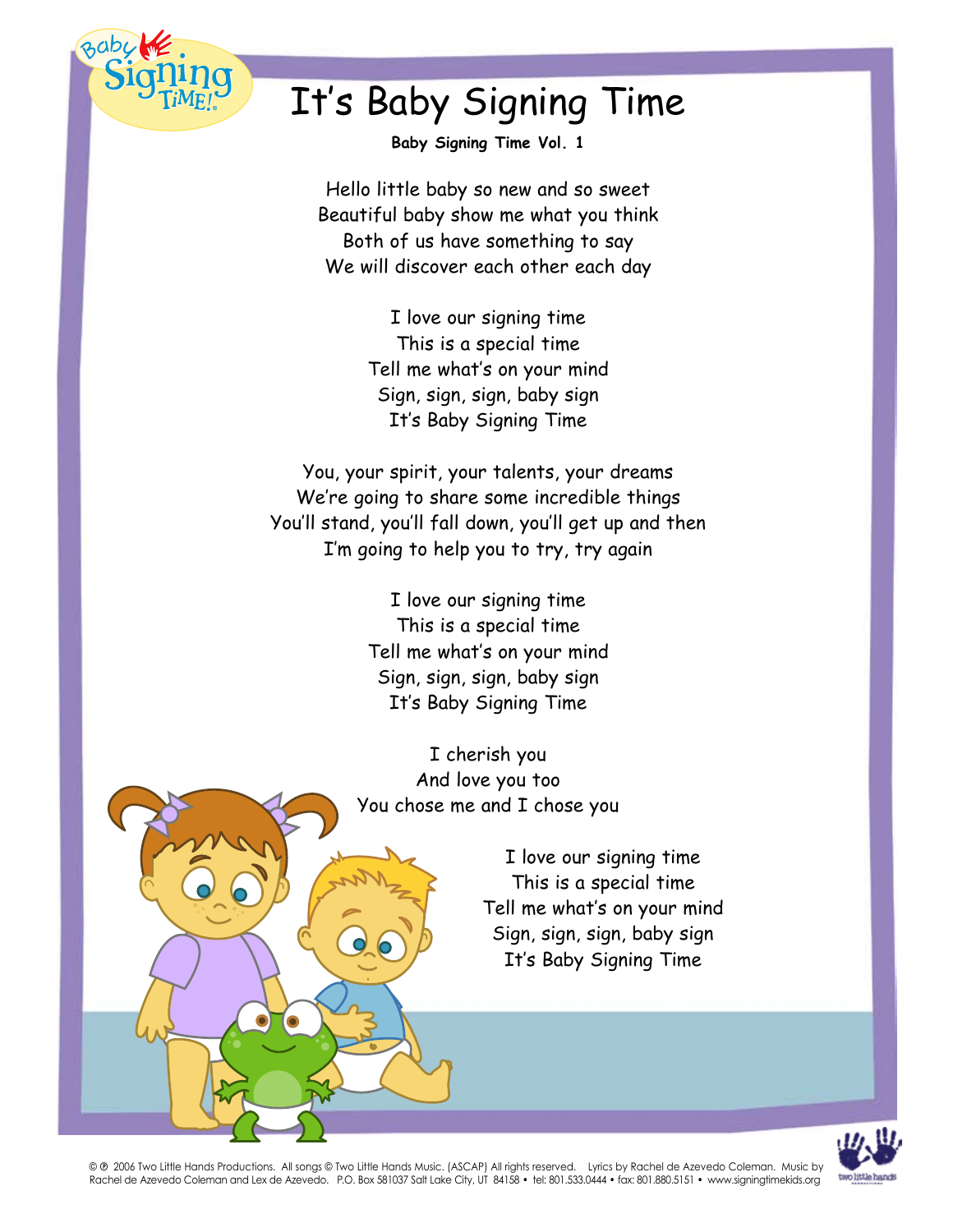

# The Good

**Vol. 2 "Playtime Songs"**

To my awesome husband Aaron- Maybe we won't find easy, but baby, we have found the good! I love you~ Rachel

It was you and me and the whole world right before us I couldn't wait to start I saw you and dreams just like everyone before us We thought we knew what we got

> And then one day I thought it slipped away And I looked to my hands to hold on And then one day all my fear slipped away And my hands did so much more

> > So maybe we won't find easy But, baby, we've found the good No, maybe we won't find easy But, baby, we've found the good!

 It was you and me and a new world right before us I was so scared to start I saw you and dreams just like everyone before us But how did they move so far?

> And then one day I thought it slipped away And I looked to my hands to hold you And then one day all my fear slipped away And my hands did so much more

> > So maybe we won't find easy But, baby, we've found the good Maybe we won't find easy But, baby, we've found the good!

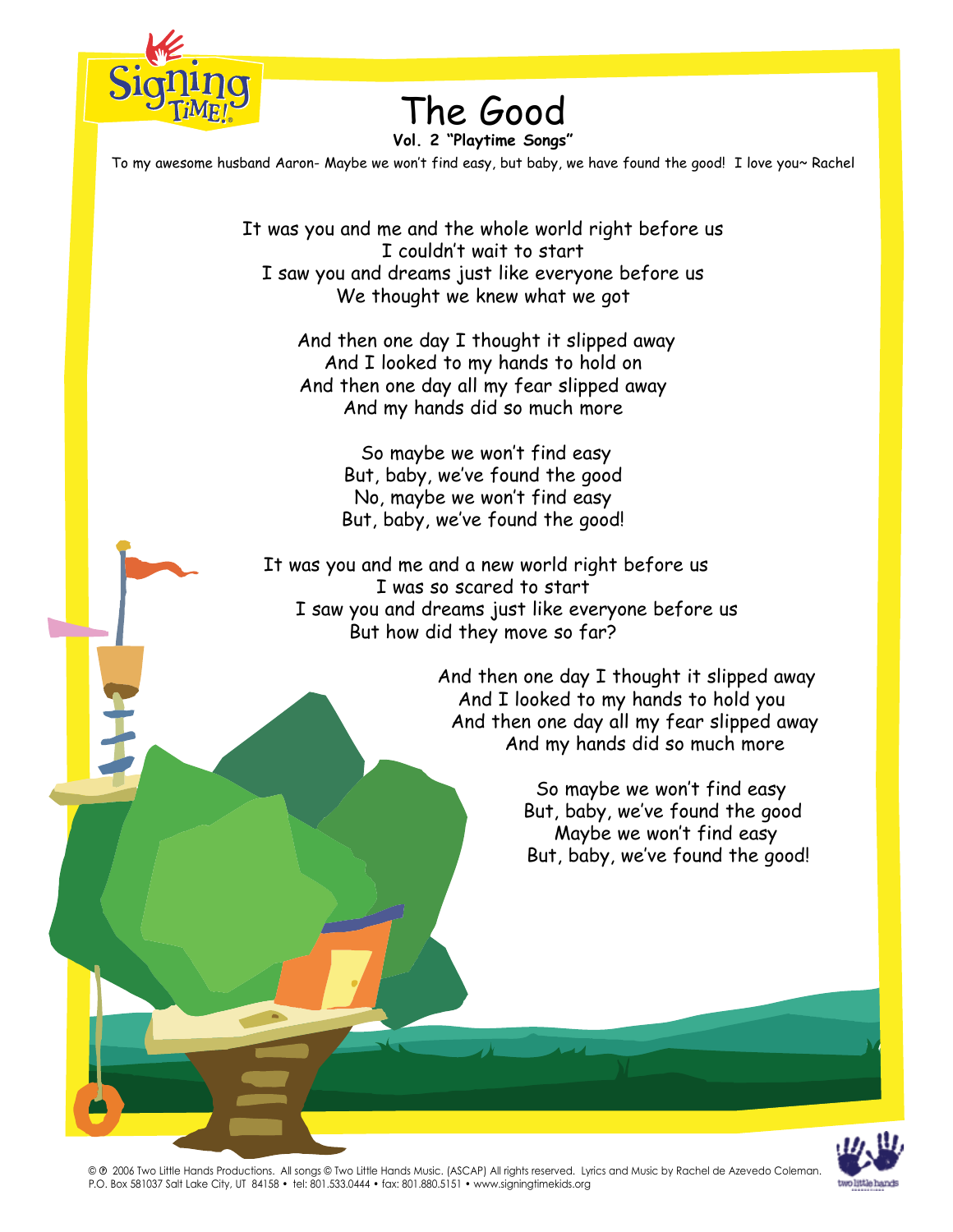

# Every Day

**Vol. 11 "My Neighborhood"**

Every day is a special day Because you're here with me Every day I spend with you I see the way you see

Every day you see the world With wonder and surprise Every day I see the world Through younger, newer eyes

Running through the sprinklers Coloring sunshine blue Pulling apart a flower Discovering new views

Every day's exciting Your days are full of "Wow!" Every thing is a special thing You always show me how

I don't have all the answers To the countless, countless "Why's?" But I know why I love you You keep me young inside

> Yes, I know why I love you You keep me young inside

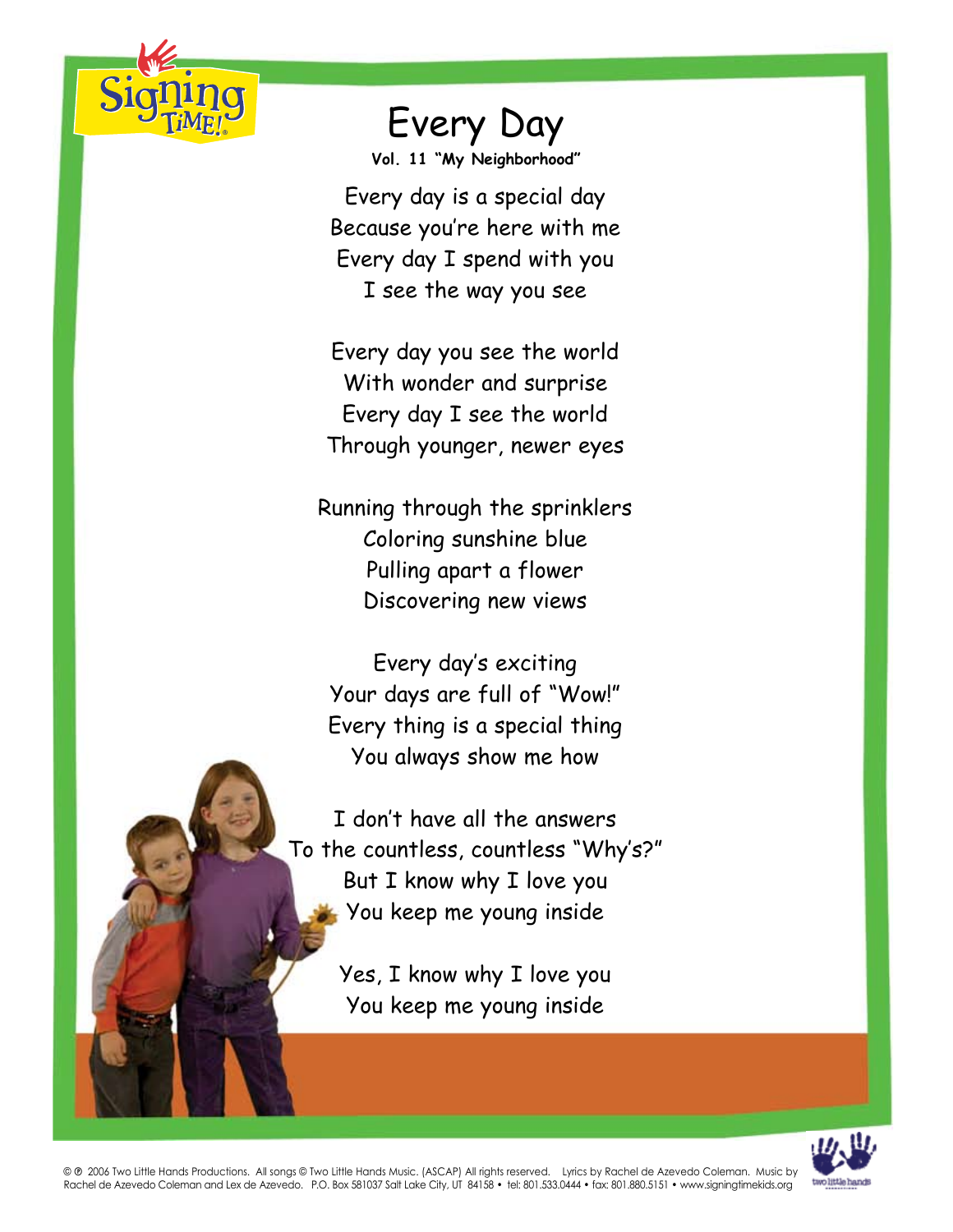

Good Night Baby

**Vol. 3 "Everyday Signs"**

Good night baby, I hope you have sweet dreams We've turned the page on this day and now it's time to sleep

> Good night baby, it's faster than it seems I used to be the baby and my mom sang to me

 Good night, good night, I watch you as you sleep The world loves little babies and you are the world to me

 Good night, good night, I watch you as you sleep The world loves little babies and you are the world to me

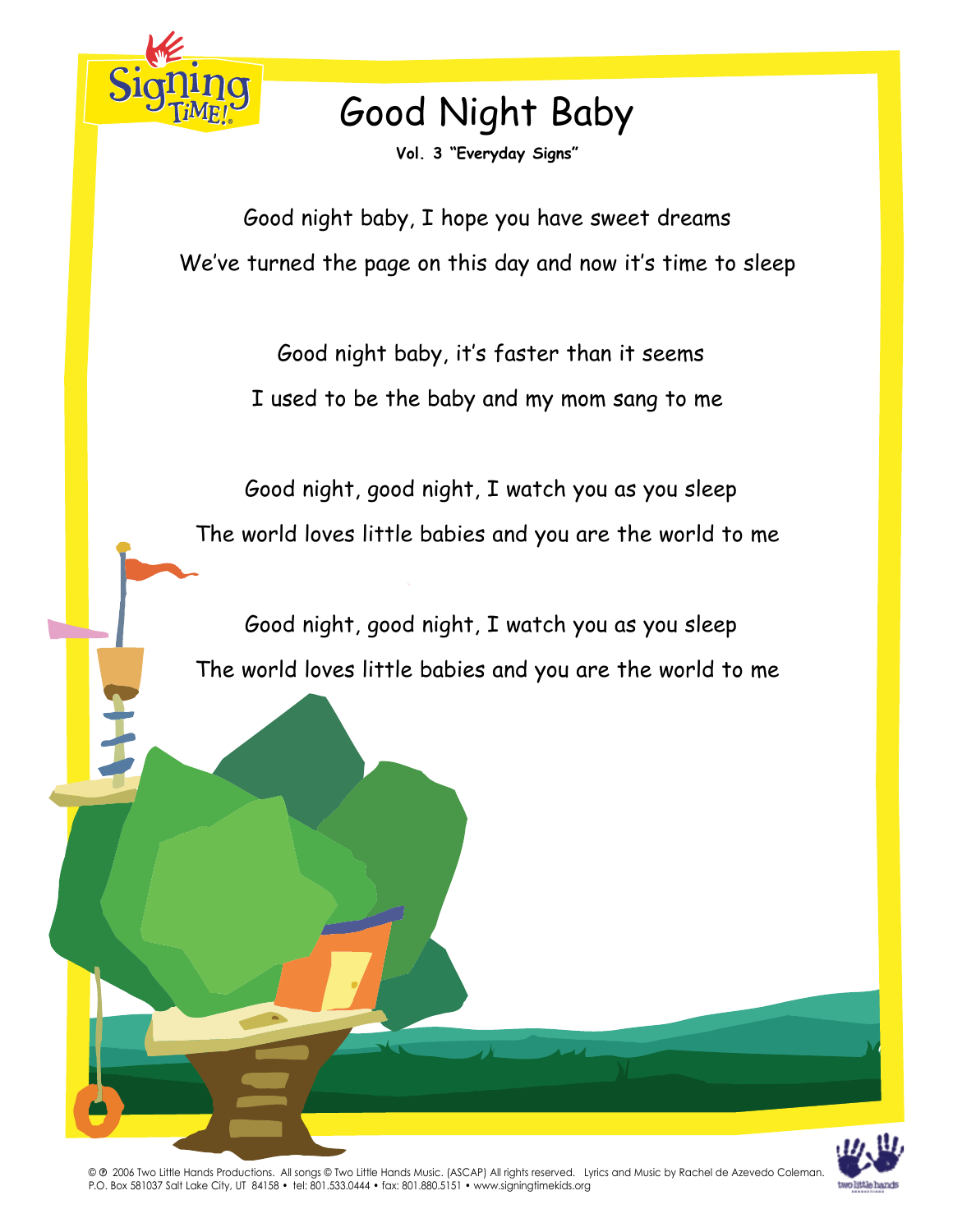

#### Special To Me

**Baby Signing Time Vol. 2**

Today will soon be over Tomorrow will arrive Right now I'm going to hold you Until you close your eyes

Words can't always sum up The feelings that I feel So peaceful when you're sleeping I know you'll hear me still

Singing 'You are very special to me And I am very special to you I know that this is where I am meant to be I'm glad that my baby is you'

> Exactly what I wanted Exactly who you are I know we'll work together And we will reach the stars

Families stick together And family lasts forever Forever, that's how long I'll love you



Singing 'You are very special to me And I am very special to you I know that this is where I am meant to be I'm glad that my baby is you'

I know this is where I am meant to be I'm glad that my baby is you